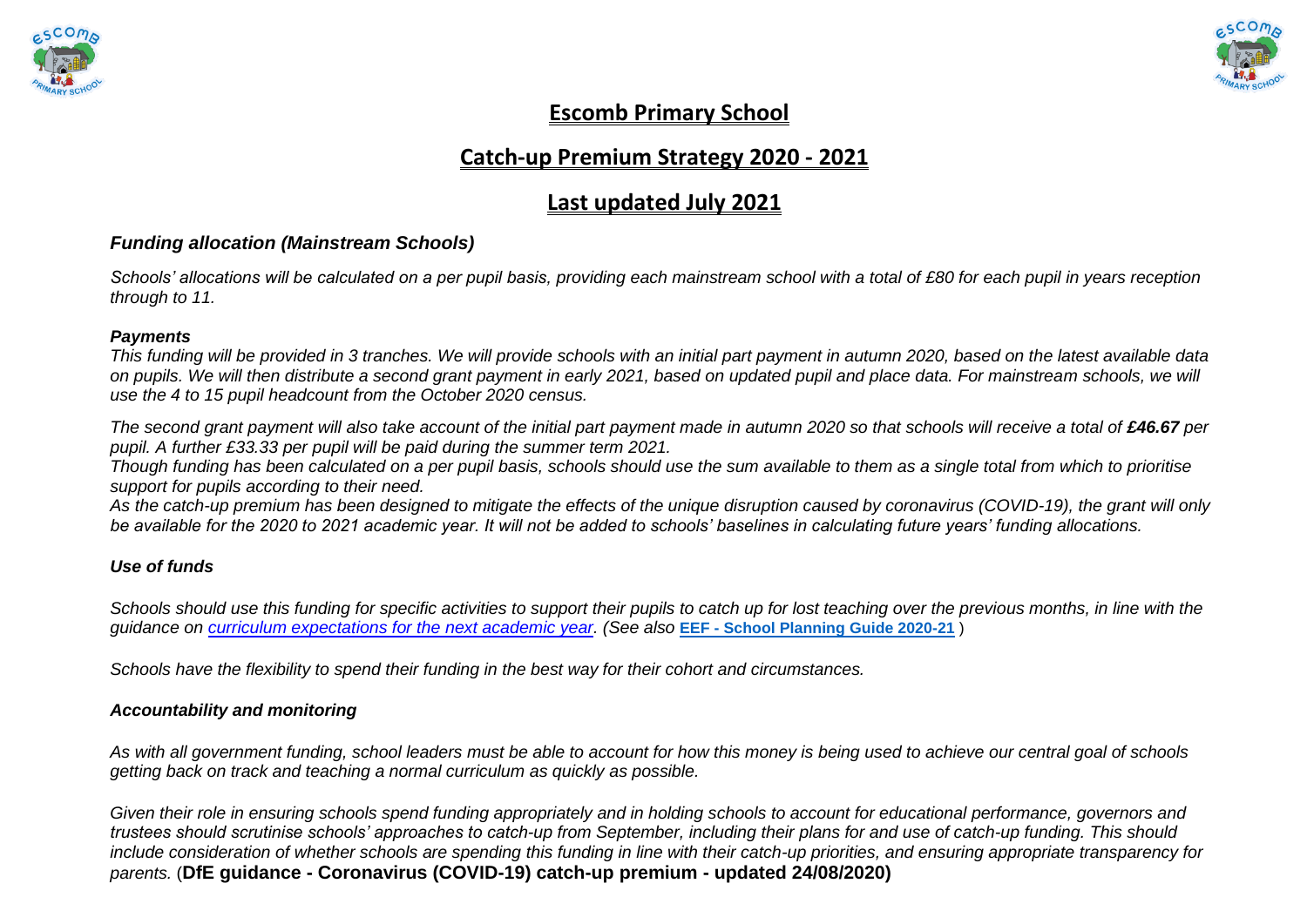



### **School Overview**

| Number of pupils in school YR - Y6                | 195                                                                              |
|---------------------------------------------------|----------------------------------------------------------------------------------|
| Proportion of disadvantaged                       | 17%                                                                              |
| Catch-up Premium allocation (No. of pupils x £80) | Autumn = $£4,120$<br>Spring = $£4,980$<br>Summer £6,500<br><b>TOTAL: £15,600</b> |
| <b>Publish Date</b>                               | December 2020                                                                    |
| <b>Review Dates</b>                               | <b>July 2021</b>                                                                 |
| Statement created by                              | Wendy Gill &<br>Leanne Collings                                                  |
| Governor Lead                                     | Jennifer Tremewan                                                                |

## **Context of the school and rationale for the strategy**

Escomb is a smaller than average sized primary school. We are situated on the outskirts of Bishop Auckland and draw children from the villages of Escomb and Witton Park as well as the surrounding housing estates and wider areas of the town.

Children enter school with skills that are generally typical for their age particularly in the Prime Areas. A higher proportion of children enter with skills below that typical for their age in the specific areas of Reading, Writing and Number. A proportion of children have no pre-school experience. We take children from as many as 10 different feeder nurseries

- 195 pupils on roll.
- 2020-21 allocation for pupil premium funding is £40,490 17% of all pupils
- Percentage of pupils with an EHC plan (0.5%) is below NA (1.4%). Current SEND 13%.*(20% of boys compare to 5.3% of girls)*
- Percentage of children who are looked after is: 1.5%

Learning was provided for pupils both online and as a hard copy throughout partial school closures from March 2020. A parental survey of home learning had mixed responses with barriers identified as: technological such as appropriate devices or internet capability and parental time available to support home learning especially with working families or families with more than one child.

Children of key workers and children supported by social services continued to attend school. 42 children attended:the maximum number of children who attended each day did not exceed 14. In addition to this 13 Reception pupils and 13 Year 1 pupils returned when the school reopened for designated year groups in June 2020. Due to no parental demand our school was fully closed over the summer holiday period which meant that no school based, or remote learning took place over the summer break. From a school management for point of view this was crucial in terms of teacher workload and their mental health and emotional well-being. This allowed for teachers to come back with renewed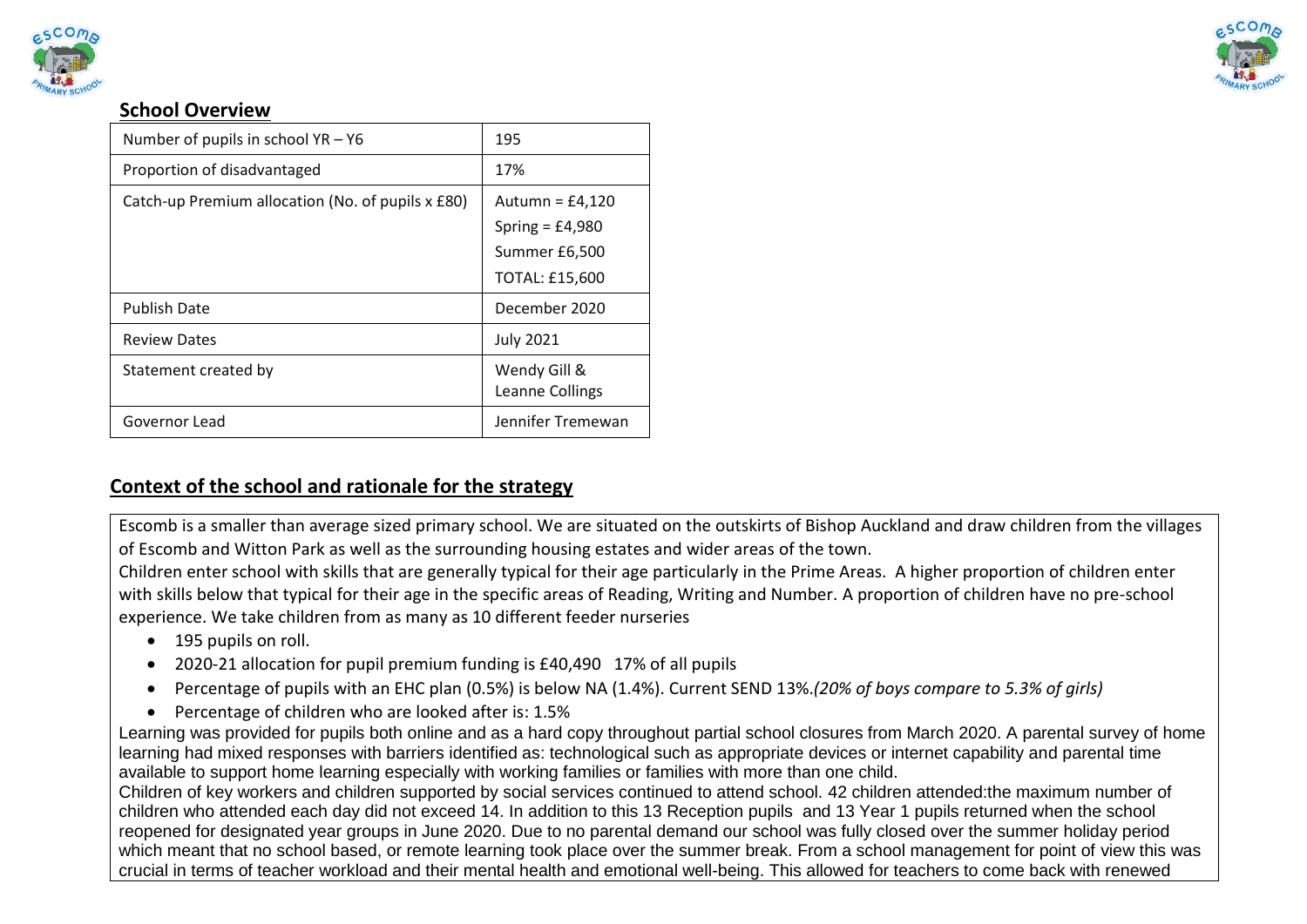



energy and professional focus. We had a positive response to the return to full school opening in September 2020. Overall attendance for Autumn Term was 94.1% compared to 96.4% for the same time in 2019.Attendance has been affected by children having to self isolate and whole Year 6 bubble having isolate due to positive case. Reports from parents said that some children had struggled to understand the situation, were worried for themselves and family members and had not seen friends for an extended period of time. Autumn assessments(NFER, RWInc assessments, Salford Reading Test) were carried out and were compared with 2019 autumn term data. This helped us identify pupils who needed additional support.

Spring Term – return to school on 8<sup>th</sup> March. Pupils did the same tests that they had done at the end of the Autumn Term. This helped us to identify those pupils who had regressed in their learning. Web used this information as well as the engagement of pupils during lockdown to select pupils for NTP 1-1 and 1-3 support with Maths and English.

#### **Barrier Desired outcome A** Staff require CPD to develop a greater understanding of Staff are better informed and have greater clarity about to support children children's mental health needs. with mental health needs. This is a focus of daily/ weekly teaching in the autumn term. **B** Home learning is limited due to the current platform A strong remote learning offer is in place. Updated and new platforms are in place and all staff are trained in the use of these. Weekly tasks are uploaded used and can be developed further to improve access to to the website for home learning and parents and children are directed to the learning at home for all pupils. **Teachiing priorities Teachiing priorities** range of online platforms. Feedback to pupils is given accordingly. Staff trained in use of Teams and how this can support home learning. **C** High quality assessments used to plan appropriate Classroom practice to identify opportunities to check on learning. Catch up learning practices tailored to cohorts and groups needs learning to support rapid progress for identified children. Regular assessment of the class and of catch up groups quickly identify and support those not 'keeping up' with learning Targeted academic support. **D** Family support for home learning – those children who These children are given a way to access home learning, either by being do not have access to technology and the internet but provided with paper copies or a laptop. do have an adult to support them with their home Staff are aware of children who will not have as much adult support with home learning and contact these families regularly to provide support. learning. **E** 50% of pupils did not engage regularly with the online Children are identified as working below ARE as a result of home learning. academic support **academic support** Pupils make accelerated progress from their starting points at the beginning learning materials provided during the Summer Term. **Targeted**  This has resulted in some pupils working below/well of the Autumn Term. below ARE. **F** Some pupils had limited access to reading materials Reading skills are much improved and rapid progress in reading ages are during the summer term and therefore, their reading demonstrated on a termly basis.ages are lower than expected.

## **Barriers to future attainment**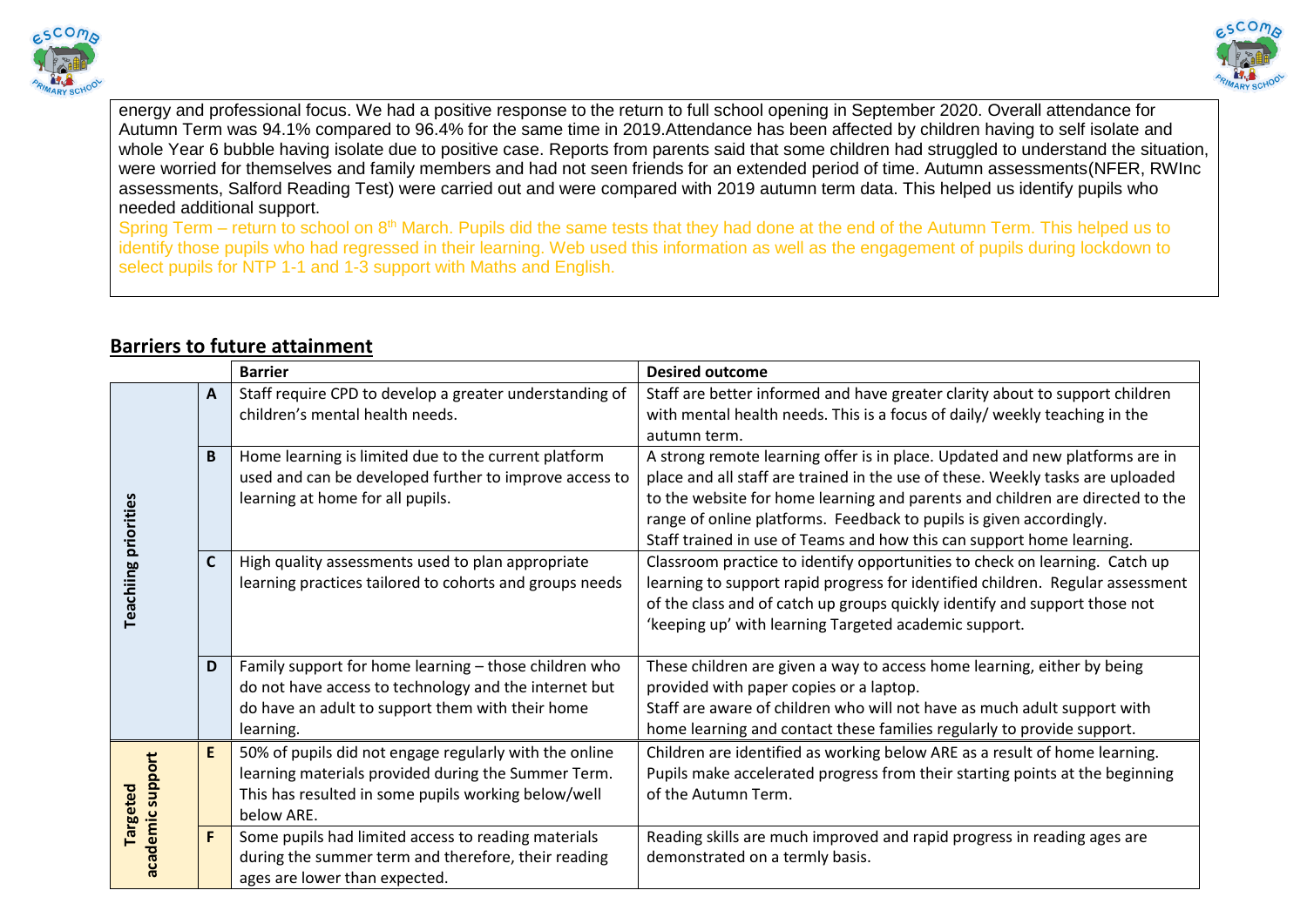



|                   | G | Not all children carried out writing activities during the<br>Summer Term. Children could complete writing tasks<br>set on Purple Mash but not all completed or completed<br>to an appropriate standard. Writing tasks could be sent<br>to the class email, but many parents did not engage | Writing skills are much improved and rapid progress is made over the Autumn<br>Term.                                                                                                              |
|-------------------|---|---------------------------------------------------------------------------------------------------------------------------------------------------------------------------------------------------------------------------------------------------------------------------------------------|---------------------------------------------------------------------------------------------------------------------------------------------------------------------------------------------------|
|                   | H | with this.<br>Not all children accessed the home learning for Maths<br>therefore have gaps in specific units of work that were<br>set.                                                                                                                                                      | Gaps to be identified through flashback sessions and targeted support<br>provided for children. This should allow them to progress in these areas of<br>learning within their current year group. |
| <b>Strategies</b> |   | Some pupils are struggling to settle back into class<br>routines and have a limited attention span linked to<br>difficulties experienced due to COVID 19 and lack of<br>structured learning experiences since March 2020.                                                                   | All pupils are able to focus on their learning during lessons.                                                                                                                                    |
| Wider             |   | Some pupils may have/are displaying anxieties about<br>being back at school after being off since March 2020.                                                                                                                                                                               | All pupils feel able to share their concerns with an adult. Extra support is<br>provided to children who are significantly struggling                                                             |
|                   | K |                                                                                                                                                                                                                                                                                             |                                                                                                                                                                                                   |

## **Teaching priorities for current academic year i.e. Professional development, recruitment and retention, support for early career teachers**

| <b>Barrier</b> | <b>Action</b>                                                                                                                                  | <b>Desired</b>                                                                                                                                     | Evidence source                                                                                                                                                                                                                                               | Cost | <b>Baseline data</b>                                                                        | <b>Person</b> | Impact/evaluation (autumn,                                                                                                                                                                                                                                                                                                                                      |
|----------------|------------------------------------------------------------------------------------------------------------------------------------------------|----------------------------------------------------------------------------------------------------------------------------------------------------|---------------------------------------------------------------------------------------------------------------------------------------------------------------------------------------------------------------------------------------------------------------|------|---------------------------------------------------------------------------------------------|---------------|-----------------------------------------------------------------------------------------------------------------------------------------------------------------------------------------------------------------------------------------------------------------------------------------------------------------------------------------------------------------|
|                |                                                                                                                                                | outcome                                                                                                                                            |                                                                                                                                                                                                                                                               |      |                                                                                             | responsible   | spring summer)                                                                                                                                                                                                                                                                                                                                                  |
| $\overline{A}$ | All staff to receive<br>CPD in relation to<br>children's well-<br>being and<br>resilience and their<br>own.<br>Kay Clark<br>Resilience Project | All staff are<br>quipped for<br>early<br>recognition of<br>children's<br>mental health<br>needs.<br>The profile of<br>PSHE is raised<br>throughout | <b>Public Health England</b><br>stated that schools<br>have an opportunity<br>to increase the<br>resilience of the<br>students they teach.<br>There are a number<br>of specific strategies<br>that teach social and<br>emotional skills as<br>part of a wider | £0   | Determined<br>from pupil<br>surveys and<br>focus group.<br>Survey carried<br>out in school. | <b>HT</b>     | Autumn term:<br>As a result of PSHE & well-being<br>lessons in school, pupils tell us<br>they feel happy, settled and safe<br>in school. (Questionnaires)<br>Staff are better aware of impact<br>of COVID on children and are<br>better equipped to support<br>children's emotional needs.<br>Continued development of the<br>above both for children in school |
|                |                                                                                                                                                | school and                                                                                                                                         | strategy, which have                                                                                                                                                                                                                                          |      |                                                                                             |               |                                                                                                                                                                                                                                                                                                                                                                 |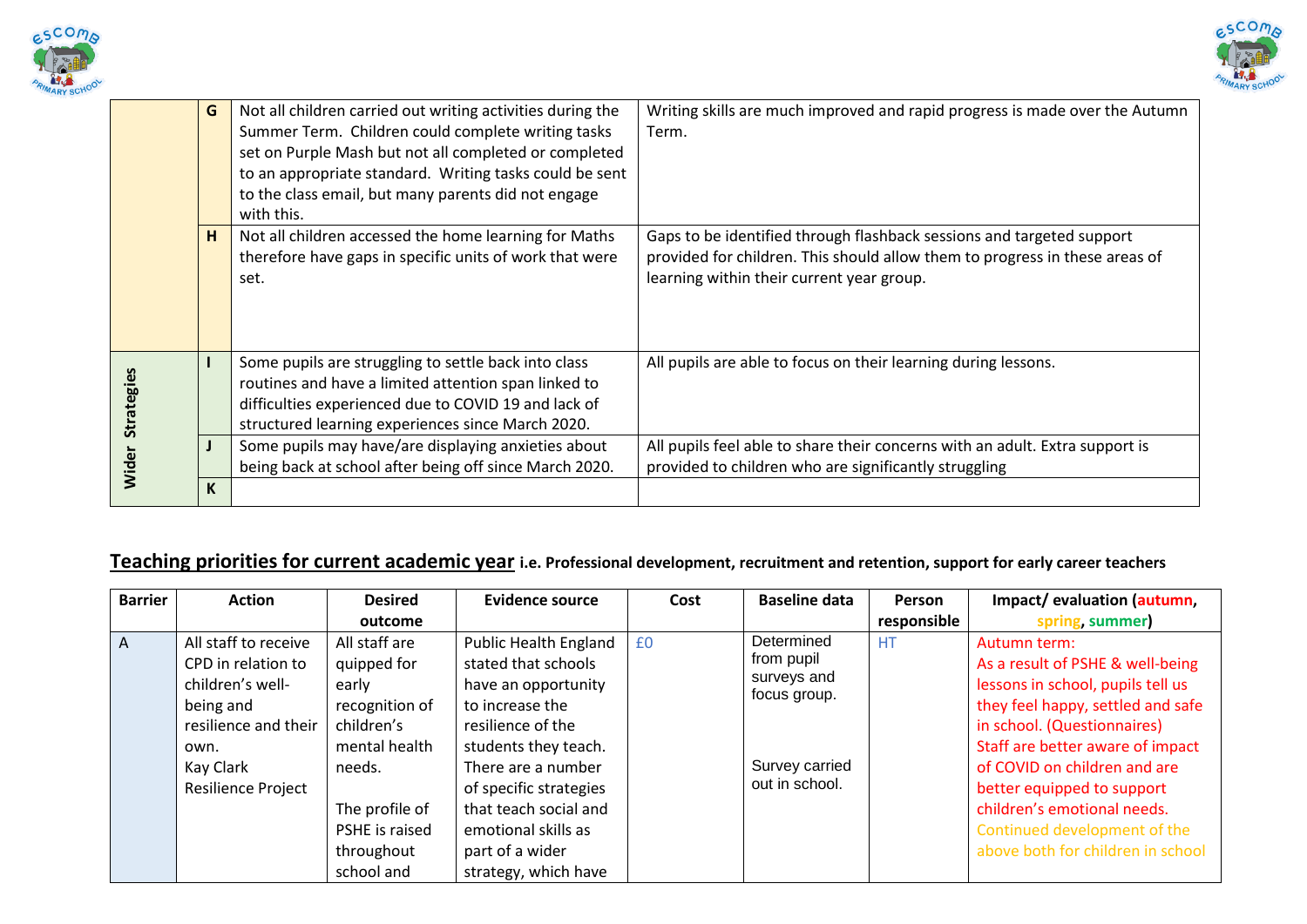



|              |                                                                                                                                                                                                                                                                                                                                          | lessons are<br>taking place on<br>a daily/ weekly<br>basis which<br>support the<br>mental health<br>needs of all<br>pupils.                                                                                                                     | shown some positive<br>results.<br>Teaching and whole<br>school strategies:<br>Supporting great<br>teaching (EEF<br>COVID19 Support<br>Guide for Schools                                                                   |                                                                                |                                                                                                                               |                              | and those home learning. Well<br>being built into weekly plans.<br>Actions from project<br>implemented in school to further<br>promote resilience and well-<br>being.                                                                                                                                                 |
|--------------|------------------------------------------------------------------------------------------------------------------------------------------------------------------------------------------------------------------------------------------------------------------------------------------------------------------------------------------|-------------------------------------------------------------------------------------------------------------------------------------------------------------------------------------------------------------------------------------------------|----------------------------------------------------------------------------------------------------------------------------------------------------------------------------------------------------------------------------|--------------------------------------------------------------------------------|-------------------------------------------------------------------------------------------------------------------------------|------------------------------|-----------------------------------------------------------------------------------------------------------------------------------------------------------------------------------------------------------------------------------------------------------------------------------------------------------------------|
| $\pmb B$     | CPD provided for<br>staff on the<br>effective use of the<br>new online<br>learning platform<br>MyMaths and also<br>updated use of<br>Purple Mash. Plus<br>use of Teams to<br>enhance delivery.<br>Children are<br>trained in its use.<br>Parents/carers are<br>made aware of the<br>platform and how<br>it can support<br>home learning. | The updated<br>and new<br>platform is in<br>place and staff,<br>pupils and<br>parents are<br>able to use it<br>effectively.<br>Home learning<br>(homework)<br>and<br>communication<br>with parents is<br>enhanced<br>(parent/ pupil<br>surveys) | <b>EEF Teaching and</b><br>Learning Toolkit:<br><b>Digital Technology</b><br>Homework<br>Parental Engagement<br>Supporting pupils to<br>work independently<br>can improve learning<br>outcomes (EEF:<br>Distance Learning) | <b>MyMaths</b><br>subscription<br>£610<br>Purple Mash<br>subscription<br>£1200 | School<br>monitoring of<br>the % of<br>children<br>engaging in<br>home learning<br>prior to the use<br>of online<br>platforms | Maths &<br>English<br>Leader | Autumn 2020<br>Staff feel more confident in using<br>on-line platforms to deliver<br>remote learning.<br>Spring 2021<br>Home Learning offer was well-<br>received by parents. Children<br>engaged well because our offer<br>was made explicit with clear<br>guidance for parents with time<br>allocations identified. |
| $\mathsf{C}$ | Teachers will use<br>formative<br>assessment to                                                                                                                                                                                                                                                                                          | Children's<br>methods and<br>skills will be                                                                                                                                                                                                     | Teaching and whole<br>school strategies:<br>Pupil and assessment                                                                                                                                                           | <b>NFER tests</b><br>£3,002                                                    | The<br>misconceptions                                                                                                         | All teachers<br>and          | September 2020 gaps in learning<br>identified and planning adapted<br>accordingly in English & Maths.                                                                                                                                                                                                                 |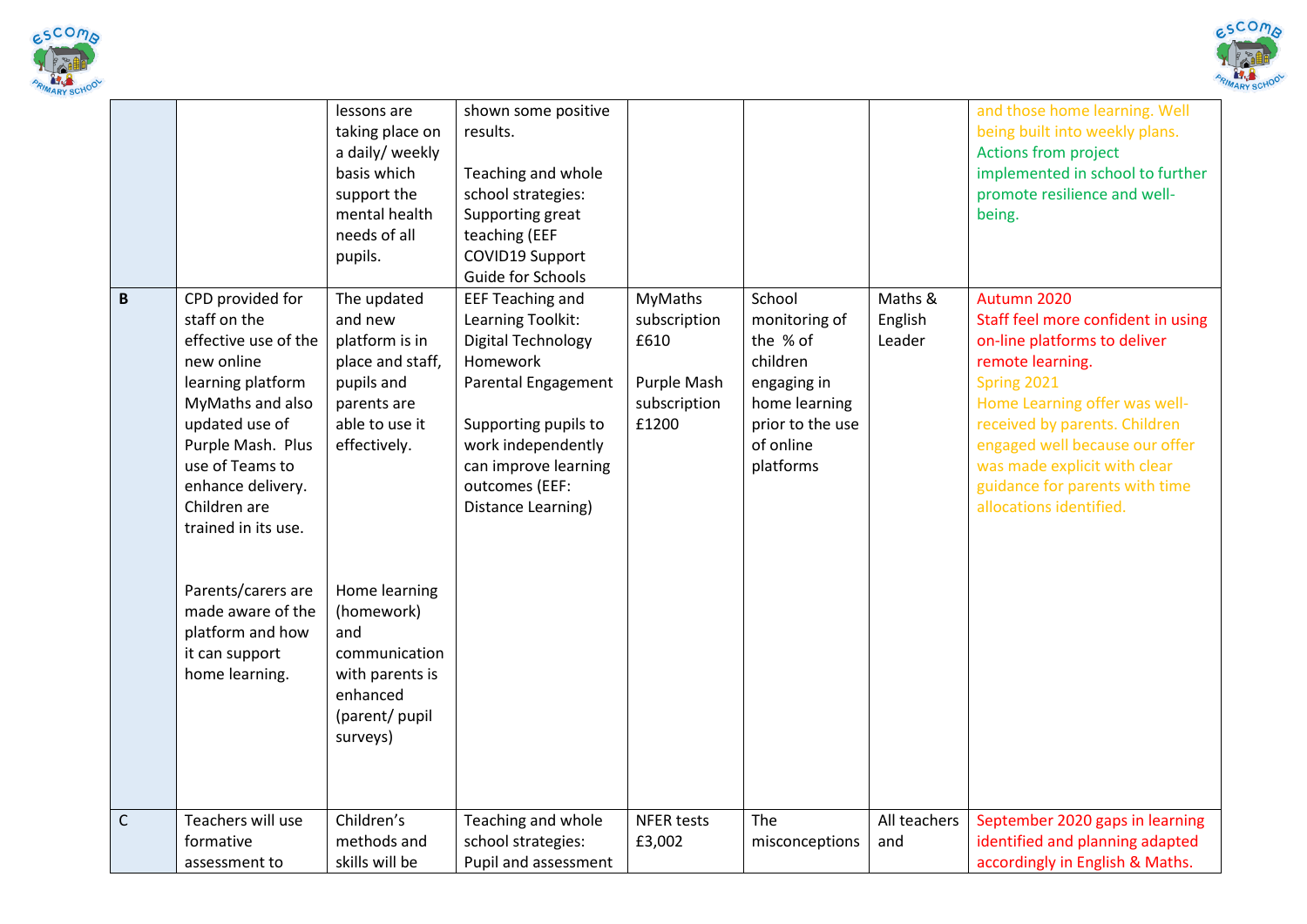



|   | address any<br>misconceptions<br>that children have<br>developed as a<br>result of learning<br>at home and not<br>being taught by a<br>qualified teacher | back in line<br>with school<br>practice.                                                                                                                                  | feedback (EEF<br>COVID19 Support<br>Guide for Schools)                                                                                                                            | Teacher time<br>- no extra<br>cost  | that the<br>children have                                                  | support<br>staff | Subject leaders supported staff -<br>staff confident. NFER tests used<br>to assess pupils and to compare<br>results with Dec 2019 data. Gaps<br>identified.<br>Spring 2021<br>During lockdown planning for<br>school and home learning<br>addressed the gaps identified<br>through autumn term<br>assessments. Teachers in regular<br>contact with parents via email<br>and telephone to support as<br>needed.On return to school NFER<br>tests carried out - same test as<br>Dec 2020 so data could be<br>compared.<br>Teaching adapted to take account<br>of gaps identified thr' NFER tests.<br>Summer term test showed<br>improvement for all cohorts. |
|---|----------------------------------------------------------------------------------------------------------------------------------------------------------|---------------------------------------------------------------------------------------------------------------------------------------------------------------------------|-----------------------------------------------------------------------------------------------------------------------------------------------------------------------------------|-------------------------------------|----------------------------------------------------------------------------|------------------|------------------------------------------------------------------------------------------------------------------------------------------------------------------------------------------------------------------------------------------------------------------------------------------------------------------------------------------------------------------------------------------------------------------------------------------------------------------------------------------------------------------------------------------------------------------------------------------------------------------------------------------------------------|
| D | Family/individual<br>support will be<br>given to those<br>children who do<br>not have an adult<br>to support them<br>with their home<br>learning.        | Staff are aware<br>of children who<br>will not have as<br>much adult<br>support with<br>home learning<br>and contact<br>these families<br>regularly to<br>provide support | <b>EEF Teaching and</b><br>Learning Toolkit:<br>Parental Engagement<br><b>Wider Strategies:</b><br>Supporting parents<br>and carers (EEF<br>COVID19 Support<br>Guide for Schools) | No extra cost<br>to school          | Did these<br>children<br>engage in<br>home learning<br>during<br>lockdown? |                  | Parents reported that they found<br>the home learning easy to follow.<br>They liked the timetable<br>approach adopted by school. See<br>website.                                                                                                                                                                                                                                                                                                                                                                                                                                                                                                           |
|   | Order DfE supplied<br>laptops for those<br>who do not have<br>access at home.                                                                            | All families<br>have equal<br>access to online<br>learning.                                                                                                               |                                                                                                                                                                                   | School<br>purchased 4<br>additional |                                                                            |                  |                                                                                                                                                                                                                                                                                                                                                                                                                                                                                                                                                                                                                                                            |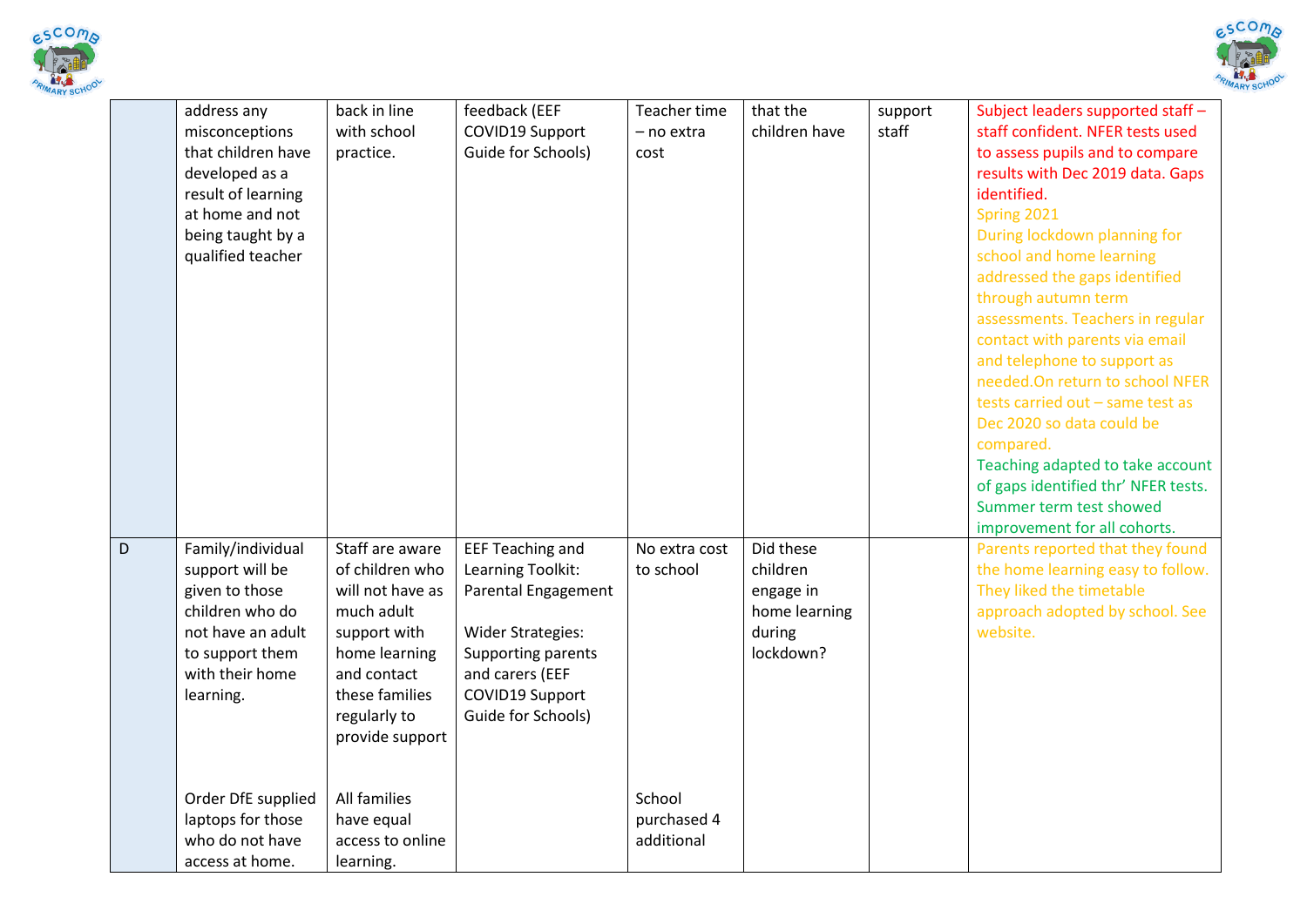



|                    |  | devices |  |  |
|--------------------|--|---------|--|--|
| Source and order   |  | £1,000  |  |  |
| dongles / sim data |  |         |  |  |
| cards to support   |  |         |  |  |
| internet access at |  |         |  |  |
| home               |  |         |  |  |

# **Targeted academic support** i.e. Structured interventions, small group tuition, 1:1 support

| <b>Barrier</b> | <b>Action</b>                                                                                                                                                                | <b>Desired outcome</b>                                                                                                      | <b>Evidence source</b>                                                                                                                                                            | Cost                                                                                             | <b>Baseline data</b>                                                                                             | Person      | Impact/evaluation (autumn,                                                                                                                                                                                                                                                                                                                                                                                                                    |
|----------------|------------------------------------------------------------------------------------------------------------------------------------------------------------------------------|-----------------------------------------------------------------------------------------------------------------------------|-----------------------------------------------------------------------------------------------------------------------------------------------------------------------------------|--------------------------------------------------------------------------------------------------|------------------------------------------------------------------------------------------------------------------|-------------|-----------------------------------------------------------------------------------------------------------------------------------------------------------------------------------------------------------------------------------------------------------------------------------------------------------------------------------------------------------------------------------------------------------------------------------------------|
|                |                                                                                                                                                                              |                                                                                                                             |                                                                                                                                                                                   |                                                                                                  |                                                                                                                  | responsible | spring, summer)                                                                                                                                                                                                                                                                                                                                                                                                                               |
| E              | Children will be<br>assessed<br>formatively and<br>given feedback<br>through out the<br>term<br>Targeted support<br>from the National<br>Tutoring<br>Programme               | Progress is<br>accelerated<br>termly to ensure<br>pupils are able to<br>access age<br>appropriate<br>learning<br>materials. | Education<br><b>Endowment Fund</b><br>Teaching and<br>Learning Toolkit:<br><b>Small Group Tuition</b><br>Feedback                                                                 | National<br>Tutoring<br>programme<br>costs<br>£4,786                                             | Determined<br>from<br>assessments<br>the<br>in<br>made<br>autumn term                                            |             | Autumn 2020<br>In school support from TAs assigned<br>to each class impacted positively on<br>learning.<br>Spring 21<br>NFER test identified children<br>needing additional support.<br>Summer '21<br>NTP tutors employed. Teachers<br>reported positive impact on SEND &<br>Disadvantaged pupils . Parents also<br>reported positively.                                                                                                      |
| $\mathsf F$    | Baseline data<br>from Salford<br>reading tests.<br>Reading<br>interventions for<br>all identified<br>Reciprocal<br>Reading CPD for<br>staff<br>Additional<br>subscription to | Reading skills are<br>much improved<br>and rapid<br>progress in<br>reading ages are<br>demonstrated on<br>a termly basis.   | Education<br><b>Endowment Fund</b><br>Teaching and<br>Learning Toolkit:<br>Feedback<br>1:1 Tuition<br>Reading<br>Comprehension<br><b>Strategies</b><br><b>Teaching Assistants</b> | NTP see<br>above costs<br>in E<br><b>Badger</b><br><b>Banded</b><br>books<br>purchased<br>£1,216 | Determined<br>from<br>assessments<br>made at the<br>start of the<br><b>Autumn Term</b><br>compared to<br>the end |             | Autumn 2020<br>Data analysed. Books purchased.<br>Staff confident in delivery of<br>reading across the school due to<br>high quality CPD.<br>Spring '21<br><b>RWInc subscription supported</b><br>home learning. Therefore on return<br>to school - assessments showed<br>that children had made progress.<br>KS2 reading showed progress too<br>because this was an aspect of the<br>curriculum that parents felt able to<br>support easily. |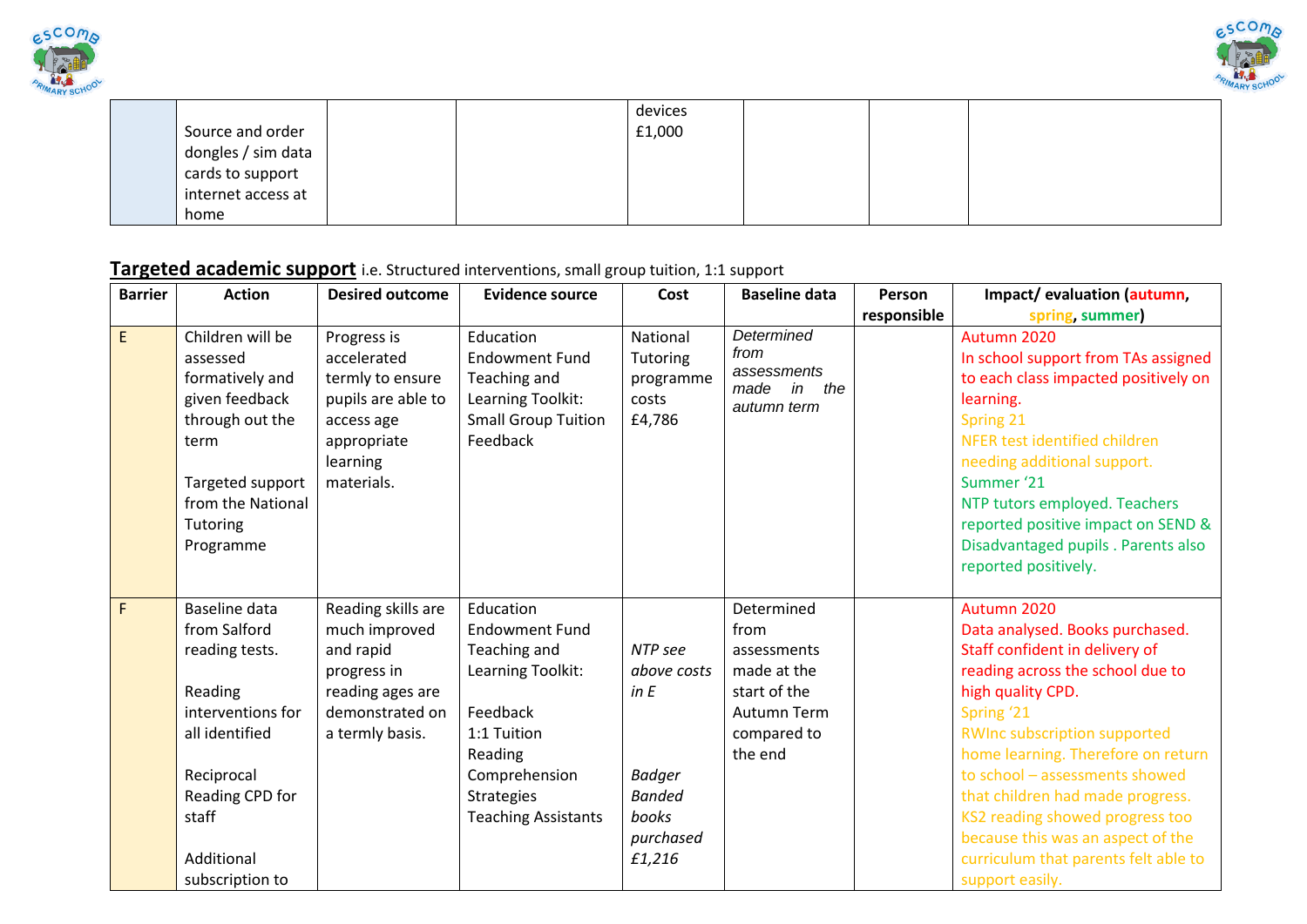



|   | Read Write Inc to<br>support early<br>reading for R &<br><b>KS1.</b><br>Targeted support<br>from the National<br>Tutoring<br>Programme<br>Purchase banded<br>books for all KS2<br>classes to ensure<br>children are<br>challenged by the<br>appropriate level<br>reading book |                                                                                                       |                                                                                                                                                                                           | RWInc<br>additional<br>subscription<br>£525               |                                                                                                           |                   | Summer '21<br>End of year assessments and data<br>show that pupils have made<br>progress with reading. Where this is<br>not the case for some children,<br>support in place for autumn 21.<br>Children tell us that they are<br>enjoying reading with access to<br>more high quality texts.                                                           |
|---|-------------------------------------------------------------------------------------------------------------------------------------------------------------------------------------------------------------------------------------------------------------------------------|-------------------------------------------------------------------------------------------------------|-------------------------------------------------------------------------------------------------------------------------------------------------------------------------------------------|-----------------------------------------------------------|-----------------------------------------------------------------------------------------------------------|-------------------|-------------------------------------------------------------------------------------------------------------------------------------------------------------------------------------------------------------------------------------------------------------------------------------------------------------------------------------------------------|
| Ġ | Writing will be a<br>teacher focus -<br>children will be<br>assessed<br>formatively and<br>given feedback<br>throughout the<br>term.<br>Objectives from<br>the previous year<br>will be<br>consolidated in<br>Autumn 1 before<br>moving onto the                              | Writing skills are<br>much improved<br>and rapid<br>progress is<br>demonstrated on<br>a termly basis. | Teaching and whole<br>school strategies:<br>Pupil and<br>assessment<br>feedback (EEF<br>COVID19 Support<br>Guide for Schools)<br><b>EEF Teaching and</b><br>Learning Toolkit:<br>Feedback | NTP costs<br>see E above<br>Pobble<br>subscription<br>£60 | Determined<br>from<br>assessments<br>made at the<br>start of the<br>Autumn Term<br>compared to<br>the end | English<br>leader | Autumn 2020<br>In school support from TAs assigned<br>to each class impacted positively on<br>learning.<br>Spring 21<br>In house moderation identified<br>children needing additional<br>support.<br>Summer '21<br>NTP tutors employed. Teachers<br>reported positive impact on SEND &<br>Disadvantaged pupils . Parents also<br>reported positively. |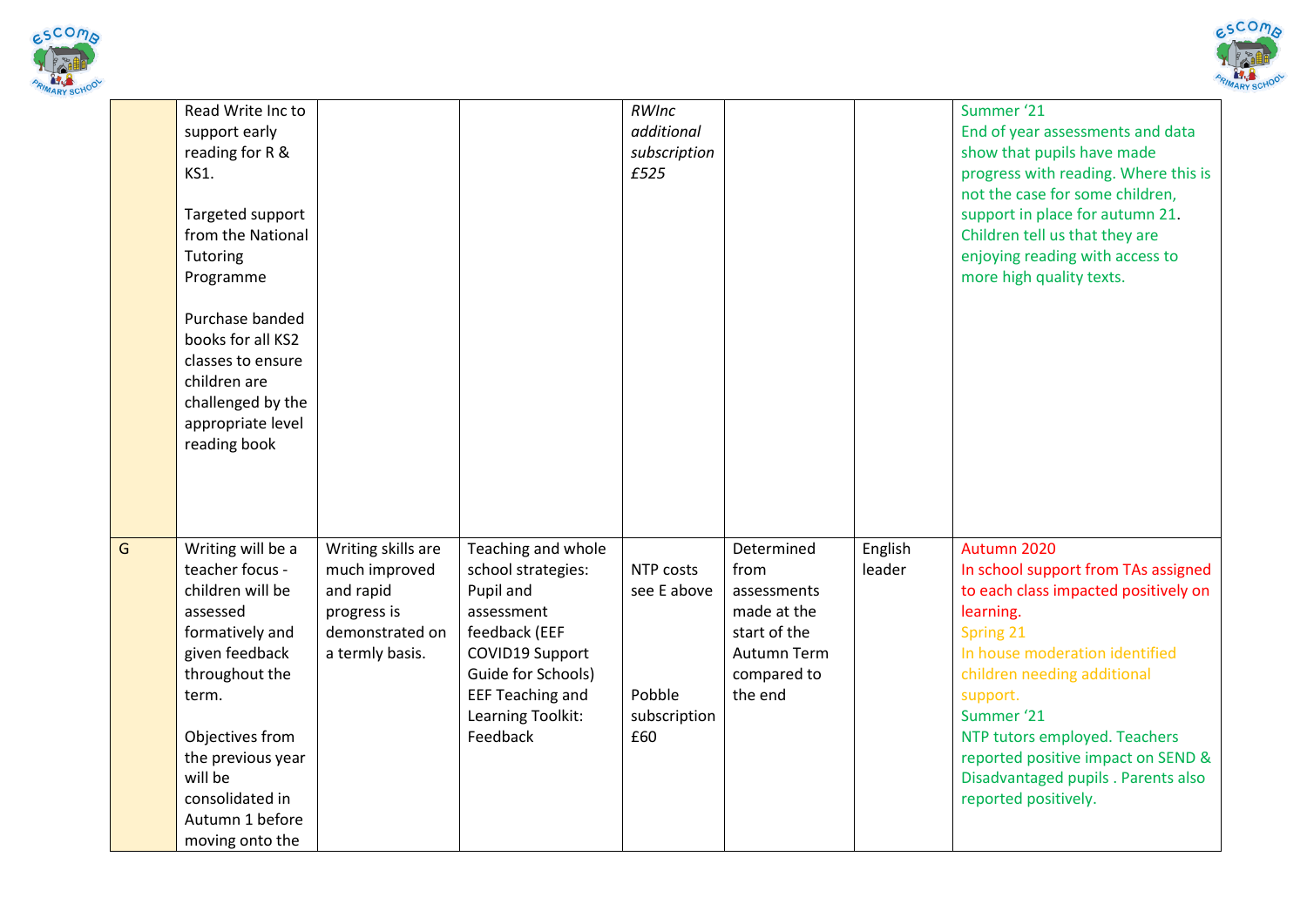



|   | new Year group<br>objectives.                                                                                                                                                                                  |                                                                                                                    |                                                                                                                                                                                                                                        |                          |                                                                                                           |                 |                                                                                                                                                                                                                                                                                                                                          |
|---|----------------------------------------------------------------------------------------------------------------------------------------------------------------------------------------------------------------|--------------------------------------------------------------------------------------------------------------------|----------------------------------------------------------------------------------------------------------------------------------------------------------------------------------------------------------------------------------------|--------------------------|-----------------------------------------------------------------------------------------------------------|-----------------|------------------------------------------------------------------------------------------------------------------------------------------------------------------------------------------------------------------------------------------------------------------------------------------------------------------------------------------|
|   | Targeted support<br>from the National<br>Tutoring<br>Programme                                                                                                                                                 |                                                                                                                    |                                                                                                                                                                                                                                        |                          |                                                                                                           |                 |                                                                                                                                                                                                                                                                                                                                          |
|   | Pobble<br>purchased to<br>enhance the<br>teaching of<br>writing - focusing<br>on GPS skills                                                                                                                    |                                                                                                                    |                                                                                                                                                                                                                                        |                          |                                                                                                           |                 |                                                                                                                                                                                                                                                                                                                                          |
| H | Daily flashback In<br>Maths to assess<br>gaps in children's<br>learning<br>Recap lessons to<br>be taught either<br>through pre- and<br>post-teach or<br>whole class<br>depending on<br>teachers'<br>assessment | Children to be<br>ready to learn<br>new content for<br>their year group<br>Gaps are<br>identified and<br>addressed | Teaching and whole<br>school strategies:<br>Pupil and<br>assessment<br>feedback (EEF<br>COVID19 Support<br>Guide for Schools)<br><b>EEF Teaching and</b><br>Learning Toolkit:<br>Feedback<br>1:1 Tuition<br><b>Teaching Assistants</b> | NTP costs<br>see E above | Determined<br>from<br>assessments<br>made at the<br>start of the<br>Autumn Term<br>compared to<br>the end | Maths<br>Leader | Autumn 2020<br>In school support from TAs assigned<br>to each class impacted positively on<br>learning.<br>Spring 21<br>NFER test identified children<br>needing additional support.<br>Summer '21<br>NTP tutors employed. Teachers<br>reported positive impact on SEND &<br>Disadvantaged pupils . Parents also<br>reported positively. |
|   | Targeted support<br>from the National<br>Tutoring<br>Programme                                                                                                                                                 |                                                                                                                    |                                                                                                                                                                                                                                        |                          |                                                                                                           |                 |                                                                                                                                                                                                                                                                                                                                          |

**Wider strategies** i.e. Behaviour approaches, recommendations made in "Safe, Happy, Settled".

| <b>Barrier</b> | Action | Desired outcome | Evidence source | Cost | . .<br><b>Baseline data</b> | Person                              | <b>Impact</b><br>evaluation |
|----------------|--------|-----------------|-----------------|------|-----------------------------|-------------------------------------|-----------------------------|
|                |        |                 |                 |      |                             | $\ddot{\phantom{1}}$<br>responsible | summer                      |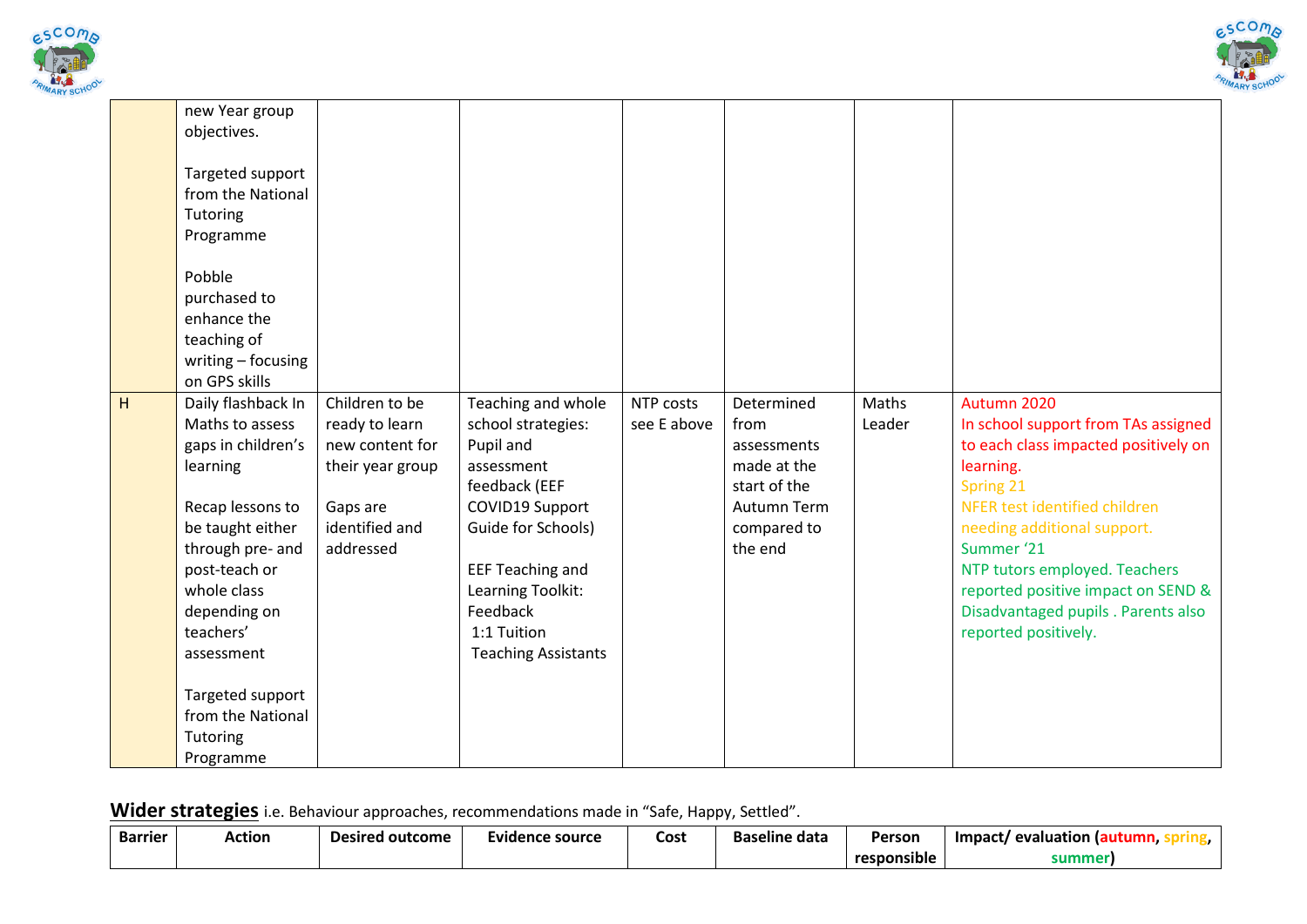



| G | Support<br>children's<br>physical and<br>mental wellbeing<br>through:<br>Active well-being<br>sessions - Rob<br>Proud. In school-<br>2 days all classes<br>accessed a<br>workshop.<br>All classes had<br>access to 2 after<br>school sessions<br>during summer<br>term 2021. | Positive impact<br>on identified<br>SEMH pupils'<br>emotional<br>wellbeing.<br>Children's focus<br>and<br>concentration will<br>improve which<br>will in turn<br>support their<br>ability to learn      | Education<br><b>Endowment Fund</b><br>Teaching and<br>Learning Toolkit:<br>Behaviour<br><b>Interventions</b><br>Social and Emotional<br>Learning<br>Metacognition and<br>Self-Regulation | Rob<br>Proud<br>£1,665       | (behaviour<br>data)<br>(To add when<br>programme<br>starts) | HT & DHT | Activities were planned at the end of<br>the autumn term to take place in<br>Spring 2021.<br>Due to national lockdown in January<br>2021 postponed until school re-<br>opens.<br>Summer term<br>After-school clubs and well being<br>sessions in school delivered. Pupils<br>have enjoyed the sessions and<br>emotional and physical well-being is<br>supported. |
|---|------------------------------------------------------------------------------------------------------------------------------------------------------------------------------------------------------------------------------------------------------------------------------|---------------------------------------------------------------------------------------------------------------------------------------------------------------------------------------------------------|------------------------------------------------------------------------------------------------------------------------------------------------------------------------------------------|------------------------------|-------------------------------------------------------------|----------|------------------------------------------------------------------------------------------------------------------------------------------------------------------------------------------------------------------------------------------------------------------------------------------------------------------------------------------------------------------|
| H | Support<br>children's<br>anxieties about<br>returning to<br>school and new<br>school routines<br>through:<br><b>Mindfulness</b><br>workshops<br><b>Konflux Theatre</b><br><b>Timetabled PSHE</b><br>wellbeing<br>activities                                                  | Positive impact<br>on identified<br>SEMH pupils'<br>emotional<br>wellbeing.<br>Children will be<br>provided with<br>strategies they<br>can use which will<br>support them<br>through their<br>anxieties |                                                                                                                                                                                          | Konflux<br>Theatre<br>£1,314 |                                                             |          | Summer 2021<br>Positive feedback from workshops.<br>Children using strategies from<br>workshops to support their well-<br>being.<br>Parents reported positively on<br>workshops.                                                                                                                                                                                 |